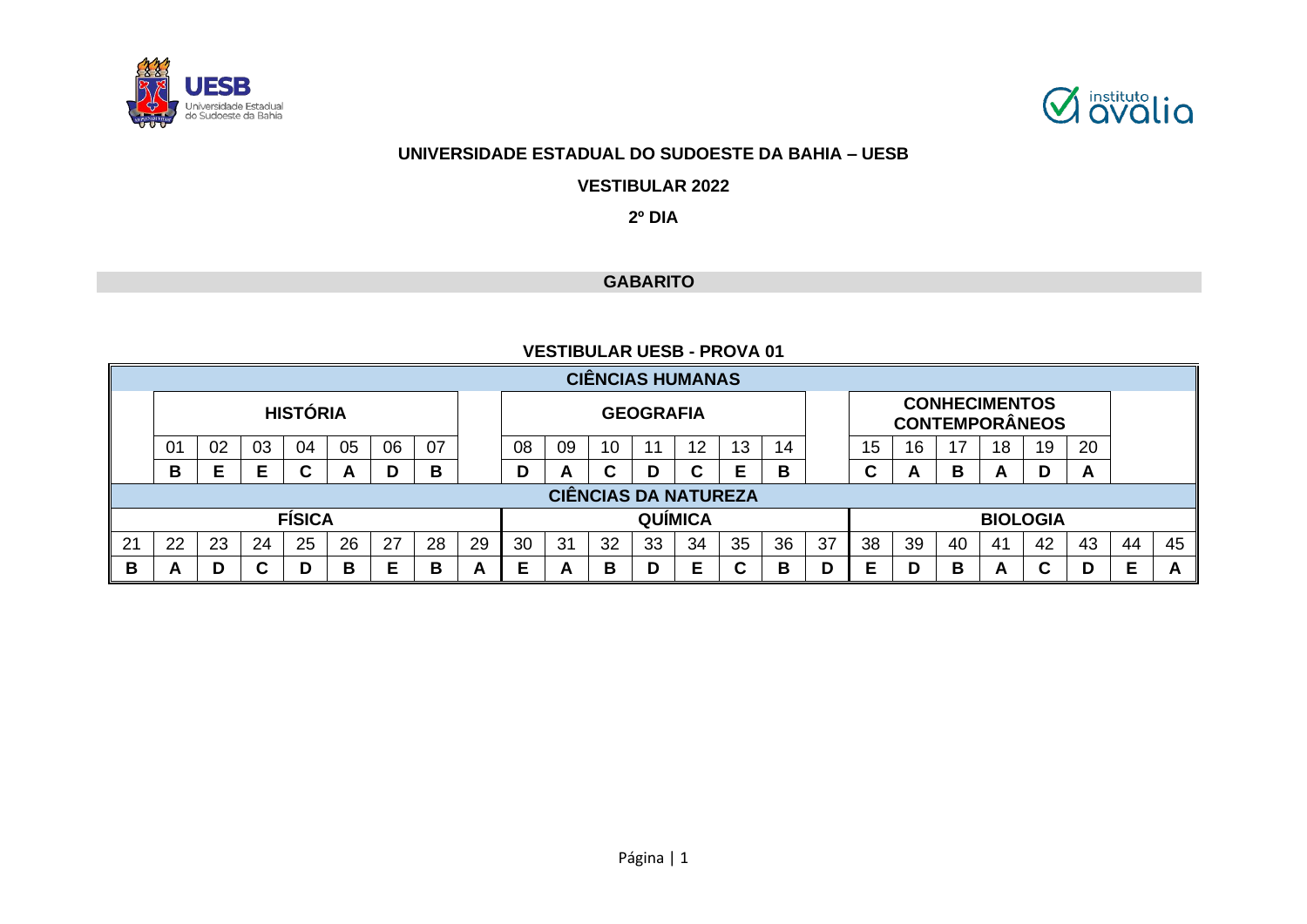|   | <b>CIÊNCIAS HUMANAS</b>     |    |        |                 |    |    |    |    |                |    |    |                  |    |    |    |    |                                               |    |    |    |                 |        |    |    |
|---|-----------------------------|----|--------|-----------------|----|----|----|----|----------------|----|----|------------------|----|----|----|----|-----------------------------------------------|----|----|----|-----------------|--------|----|----|
|   |                             |    |        | <b>HISTÓRIA</b> |    |    |    |    |                |    |    | <b>GEOGRAFIA</b> |    |    |    |    | <b>CONHECIMENTOS</b><br><b>CONTEMPORÂNEOS</b> |    |    |    |                 |        |    |    |
|   | 01                          | 02 | 03     | 04              | 05 | 06 | 07 |    | 08             | 09 | 10 |                  | 12 | 13 | 14 |    | 20<br>15<br>17<br>19<br>16<br>18              |    |    |    |                 |        |    |    |
|   | E                           |    | ⌒<br>u | <u>r</u>        | D  | в  | В  |    | A              |    | D  |                  | Е  | в  | D  |    | А                                             | в  | A  | D  | A               | ~<br>u |    |    |
|   | <b>CIÊNCIAS DA NATUREZA</b> |    |        |                 |    |    |    |    |                |    |    |                  |    |    |    |    |                                               |    |    |    |                 |        |    |    |
|   |                             |    |        | <b>FÍSICA</b>   |    |    |    |    | <b>QUÍMICA</b> |    |    |                  |    |    |    |    |                                               |    |    |    | <b>BIOLOGIA</b> |        |    |    |
| ິ | 22                          | 23 | 24     | 25              | 26 | 27 | 28 | 29 | 30             | 31 | 32 | 33               | 34 | 35 | 36 | 37 | 38                                            | 39 | 40 | 41 | 42              | 43     | 44 | 45 |
| A | D                           |    |        | в               | Е  | в  | A  | в  | A              | В  | D  |                  | C  | в  | D  |    | D                                             | в  | A  |    | D               | Е      | А  |    |

#### **VESTIBULAR UESB - PROVA 02**

### **VESTIBULAR UESB - PROVA 03**

|    |                                 |        |    |                 |    |    |    |               |    |    |    |                  | <b>CIÊNCIAS HUMANAS</b> |    |    |    |                       |    |    |                 |    |    |    |    |
|----|---------------------------------|--------|----|-----------------|----|----|----|---------------|----|----|----|------------------|-------------------------|----|----|----|-----------------------|----|----|-----------------|----|----|----|----|
|    |                                 |        |    | <b>HISTÓRIA</b> |    |    |    |               |    |    |    | <b>GEOGRAFIA</b> |                         |    |    |    | <b>CONTEMPORÂNEOS</b> |    |    |                 |    |    |    |    |
|    | 01                              | 02     | 03 | 04              | 05 | 06 | 07 |               | 08 | 09 | 10 |                  | 12                      | 13 | 14 |    | 15                    | 16 | 17 | 18              | 19 | 20 |    |    |
|    | Е                               | r<br>u | A  | D               | в  | в  | Е  |               | С  |    | C  |                  | В                       | D  | A  |    | в                     | A  | D  | A               | С  | A  |    |    |
|    | <b>CIÊNCIAS DA NATUREZA</b>     |        |    |                 |    |    |    |               |    |    |    |                  |                         |    |    |    |                       |    |    |                 |    |    |    |    |
|    | <b>FÍSICA</b><br><b>QUÍMICA</b> |        |    |                 |    |    |    |               |    |    |    |                  |                         |    |    |    |                       |    |    | <b>BIOLOGIA</b> |    |    |    |    |
| 21 | 22                              | 23     | 24 | 25              | 26 | 27 | 28 | 29            | 30 | 31 | 32 | 33               | 34                      | 35 | 36 | 37 | 38                    | 39 | 40 | -41             | 42 | 43 | 44 | 45 |
|    |                                 | D      | B  | Е               | в  | A  | В  | Δ<br><b>1</b> | в  |    | Е  | ◠                | B                       |    | Е  |    | в                     |    | C  |                 | Е  | A  | Е  |    |